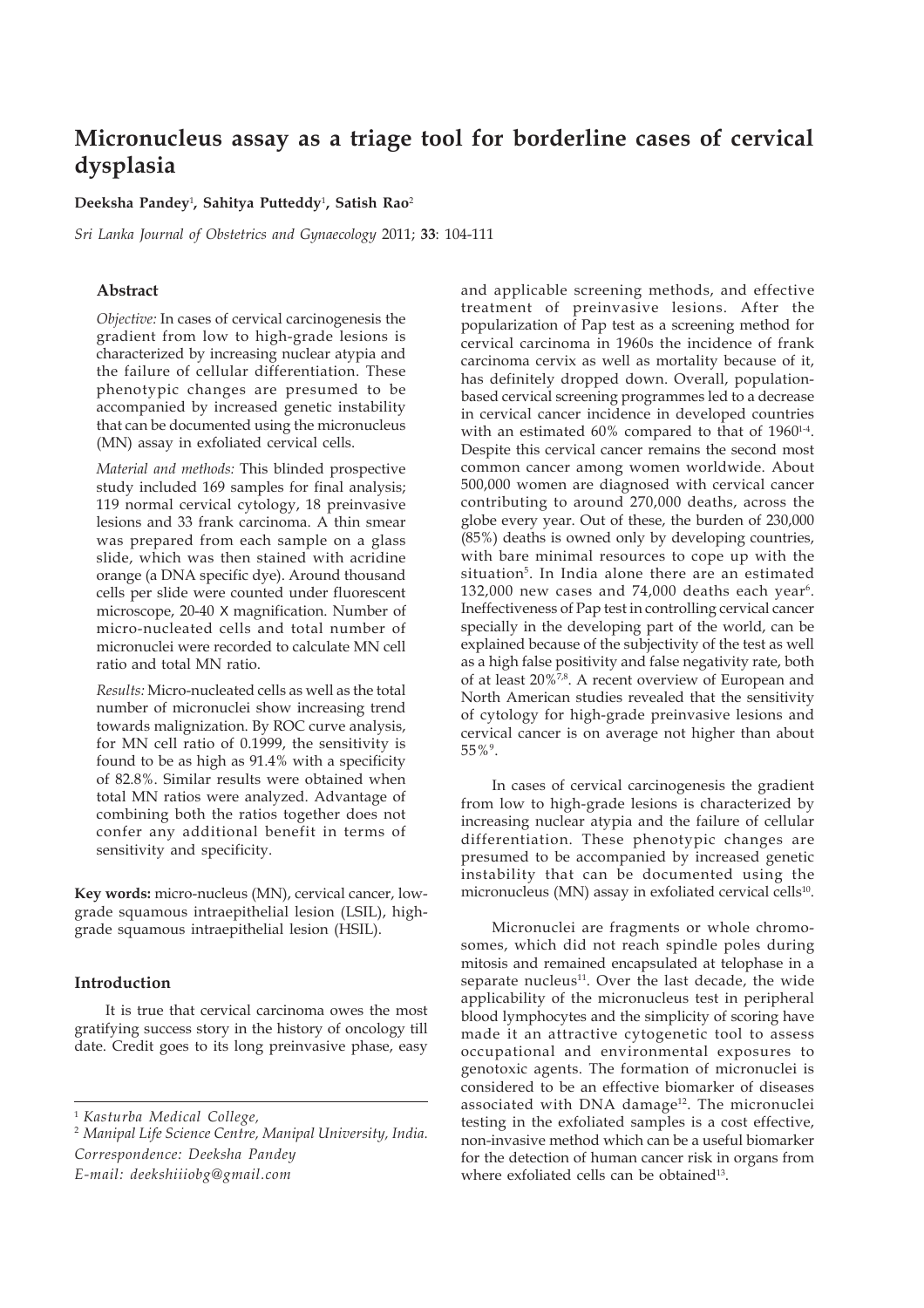We hypothesize that a simple procedure of counting micronuclei in a cytology smear can be used to stratify the preinvasive disease of the uterine cervix. This method in conjunction with present cytology based test will be a helpful tool for triage, follow up or treatment in cases of borderline picture or doubtful cases.

# **Material and methods**

Present study followed the guidelines of the Ethics Committee, Kasturba Hospital Manipal. It was a blinded prospective study conducted in the Department of Radiobiology, Manipal Life Science Centre, Manipal in collaboration with the Department of Obstetrics and Gynaecology, Kasturba Hospital, Manipal and Department of Oncology, Shridi Sai Baba Cancer Hospital, Manipal. A total of 191 women undergoing routine Pap test and those presenting with primary carcinoma of the cervix were studied. From the final analysis 22 samples were excluded because of poor cellularity. In the remaining 169 samples included for analysis, 119 had normal cervical cytology, 18 were premalignant lesions and 33 had frank carcinoma. Out of the 18 premalignant lesions 11 were low grade squamous intraepithelial neoplasia (LSIL) and 07 were high grade squamous intraepithelial neoplasia (HSIL).

**Methodology:** Exfoliated cytology samples were collected during routine Pap smear testing or during per-speculam examination, before biopsy in cases of frank carcinoma, with the help of a sterile cyto-brush. Samples were collected in a 15 ml sterile plastic tube, half filled with phosphate buffer solution (PBS). Samples were then transferred to the lab in the same medium as soon as possible after collection. These samples were then centrifuged at 4000 rpm for 10 minutes. The supernatant was thrown carefully. The cell pellet was then dissolved in 2 to 5 ml of PBS depending upon the size of the cell pellet, with gentle shaking movements. A thin smear was prepared from each sample on a glass slide, which was then stained with acridine orange (a DNA specific dye). Around thousand cells per slide (whenever possible) were counted under fluorescent microscope, 20-40 X magnification and the number of micro-nucleated cells,

total number of micronuclei were recorded down. Only cells containing intact nuclei that were not clumped, smeared or overlapped were included in the analysis. Cells with degenerative processes and so called nuclear anomalies, such as karyorrhexis, karyolysis, pycnosis, condensed chromatin were not considered. Questionable micronuclei were disregarded. Number of binucleates and trinucleates was also counted.

All these patients were followed up with colposcopy and directed biopsy (whenever required). In cases of frank carcinoma histopathology was taken into consideration. Results were compared with the gold-standard histopathology report, in cases of frank growth on the cervix or whenever a colposcopy directed biopsy was performed. In the remaining cases the cytology report was taken in account for comparison of results.

**Statistical analysis:** Statistical calculations were performed in SPSS 11.5. As the data were not normally distributed among the population studied, non parametric Kruskal Wallis test was used. For calculating the P value (test of significance) Mann-Whitney U test was applied.

# **Results**

#### A) **Demographic characteristics of the population studied (age and parity):**

Age distribution among the five groups studied (normal smears, LSIL, HSIL, cervical carcinoma fresh cases without treatment and cervical carcinoma patients on chemo-radiation (CR)) is not normally distributed. Hence we applied non parametric test (Kruskal Wallis test) to compare the median age between the five groups. The median age in normal is 41, LSIL 38, HSIL 48, fresh carcinoma 50 and carcinoma on CR 53 years. Age range was more or less comparable among various groups (normal: 22-81 years, LSIL: 27-58 years, HSIL: 48-70 years, carcinoma: 39-80 years, carcinoma on CR: 35-72 years). Similarly median parity for normal, HSIL and carcinoma on CR was found to be 02, while for HSIL and fresh carcinoma cases it was 01 and 03 respectively (Table 1).

|                     | Normal smear | LSIL     | HSIL.    | Carcinoma  | Carcinoma<br>on CR |
|---------------------|--------------|----------|----------|------------|--------------------|
|                     | $(n=119)$    | $(n=11)$ | $(n=07)$ | $(n = 11)$ | $(n=21)$           |
| Median age in years | 41.00        | 38.00    | 48.00    | 50.00      | 53.00              |
| Parity median       | 02.00        | 02.00    | 01.00    | 03.00      | 02.00              |

**Table 1. Demographic characteristics of population studied (age and parity)**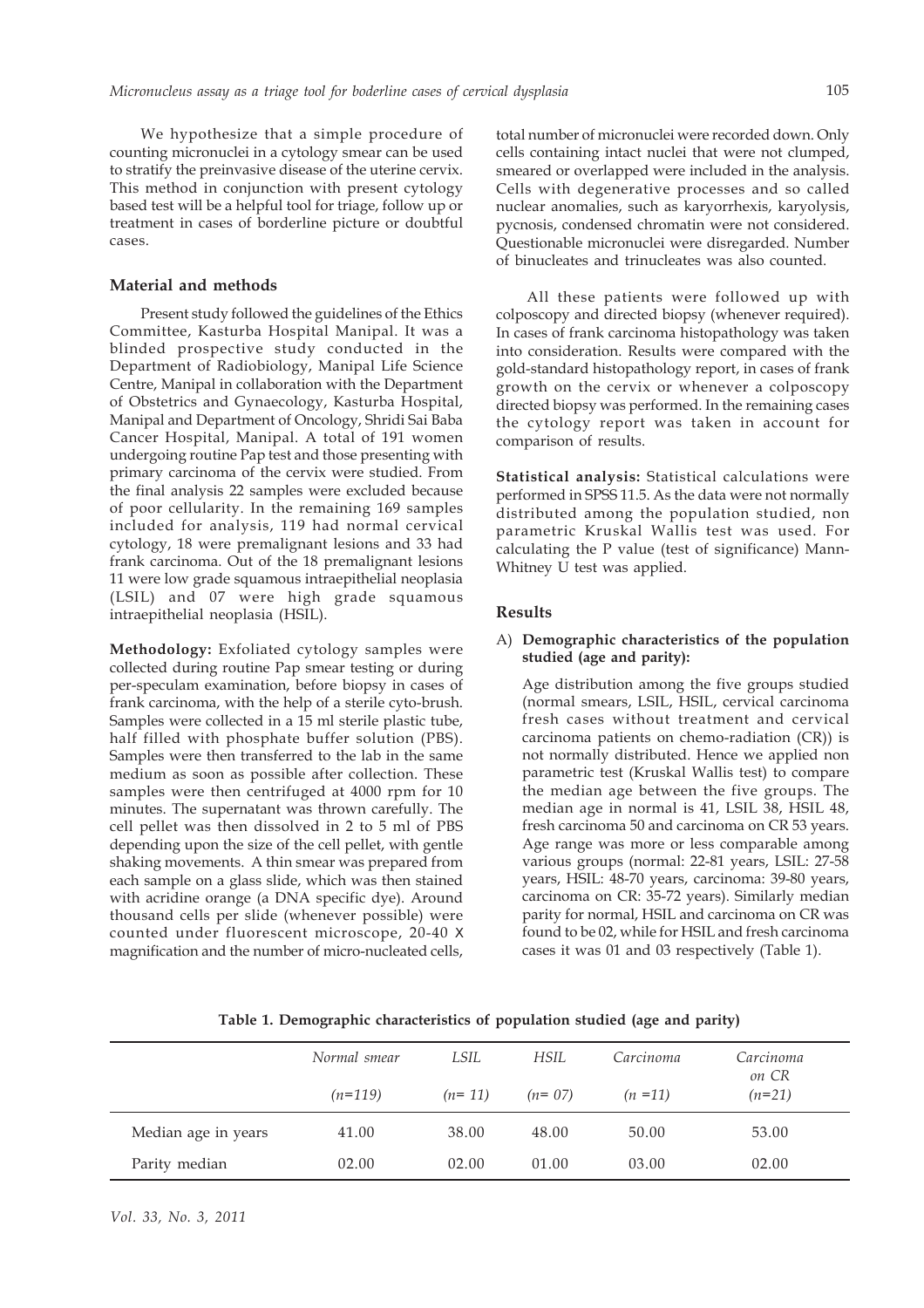#### B) **Risk stratification in population studied:**

Menopausal status, smoking, and oral contraceptive use are the important risk factors known to be associated with cervical carcinoma. In the population we studied 70-100% women had attained menopause in the HSIL and cancer groups as compared to 27% and 33% in the normal and LSIL groups respectively. The incidence of smoking was more or less same. The high incidence of smoking among the HSIL group can be ignored because of the very small sample size in that particular group. Interestingly in the population studied the median incidence of oral contraceptive pill (OCP) use was lower in the carcinoma groups compared to the normal and LSIL groups (Table 2).

#### C) **Relationship of MN assay and other numeric nuclear abnormalities with cervical lesions:**

Table 3 summarizes the values of various parameters used in MN assay per slide in all samples included in the study, irrespective of the cell count. It is evident that the micro-nucleated cells as well as the total number of micronuclei show increasing trend towards malignization. One interesting point to be appreciated is that as contrary to our initial belief that chemo-radiation will cause more DNA damage thus leading to higher number of micronuclei formation; we noted more or less similar counts in both the situations (fresh carcinoma and carcinoma on CR).

#### D) **MN Ratios:**

As it has been reported earlier<sup>31</sup> that the results of MN assay are more reliable and reproducible if the total number of cells counted per sample is more than 1000. But practically it was not possible to count 1000 or more samples in each and every slide. So, we made the calculations again, this time excluding those 50 samples, where we could not count 1000 or more cells. But still we did not get any extra beneficial result of doing that, as still we could not establish a significant difference between any variable of MN assay in group 2 and group 3. So we went one step ahead and with the help of the following formula tried to recalculate the ratios, so as to minimize the bias and increase reproducibility:

| Micro-nucleated<br>cell ratio | No. of micro-nucleated cells $\times 100$<br>Total no. of cells counted               |  |
|-------------------------------|---------------------------------------------------------------------------------------|--|
| nuclei ratio                  | Total Micro- _ Total no. of micro-nucleated cells X 100<br>Total no. of cells counted |  |

Having found out that in the MN assay the first two variables, namely micro-nucleated cells and the total number of micro-nuclei have significantly different values for normal as compared to at risk group and cancer group, with no significant difference between high risk group and cancer group, we tried to obtain a cut off using the ROC curve. This cut off can be used to differentiate between no disease group (normal + LSIL) and disease group (HSIL + carcinoma).

As seen in Figure 3, the area under the curve (AUC) tells that micro-nucleated cell ratio is an excellent test, with AUC in the range of 0.90 to 1.00 to differentiate between the disease (HSIL + carcinoma) and no disease (normal + LSIL) groups. As the idea is to use this test for screening purpose the best cut off will be 0.1999. At this cut off we can achieve the sensitivity as high as 91.4% with a specificity of 82.8%.

|                | Normal Smear | LSIL     | HSIL     | Carcinoma | Carcinoma<br>on CR |
|----------------|--------------|----------|----------|-----------|--------------------|
|                | $(n=119)$    | $(n=11)$ | $(n=07)$ | $(n=11)$  | $(n=21)$           |
| Premenopausal  | 88.00        | 06.00    | 00.00    | 03.00     | 06.00              |
|                | 73.30%       | 66.60%   | $0.00\%$ | 30.00%    | 30.00%             |
| Postmenopausal | 32.00        | 03.00    | 03.00    | 07.00     | 14.00              |
|                | 26.70%       | 33.30%   | 100.00%  | 70.00%    | 70.00%             |
| Smokers        | 12.00        | 00.00    | 02.00    | 01.00     | 04.00              |
|                | 10.00%       | $0.00\%$ | 66.70%   | 10.00%    | 19.00%             |
| OCP users      | 20.00        | 02.00    | 00.00    | 01.00     | 01.00              |
|                | 16.70%       | 22.20%   | $0.00\%$ | 10.00%    | 04.80%             |

# **Table 2. Risk stratification in population studied (menopausal status, smoking, and oral contraceptive use)**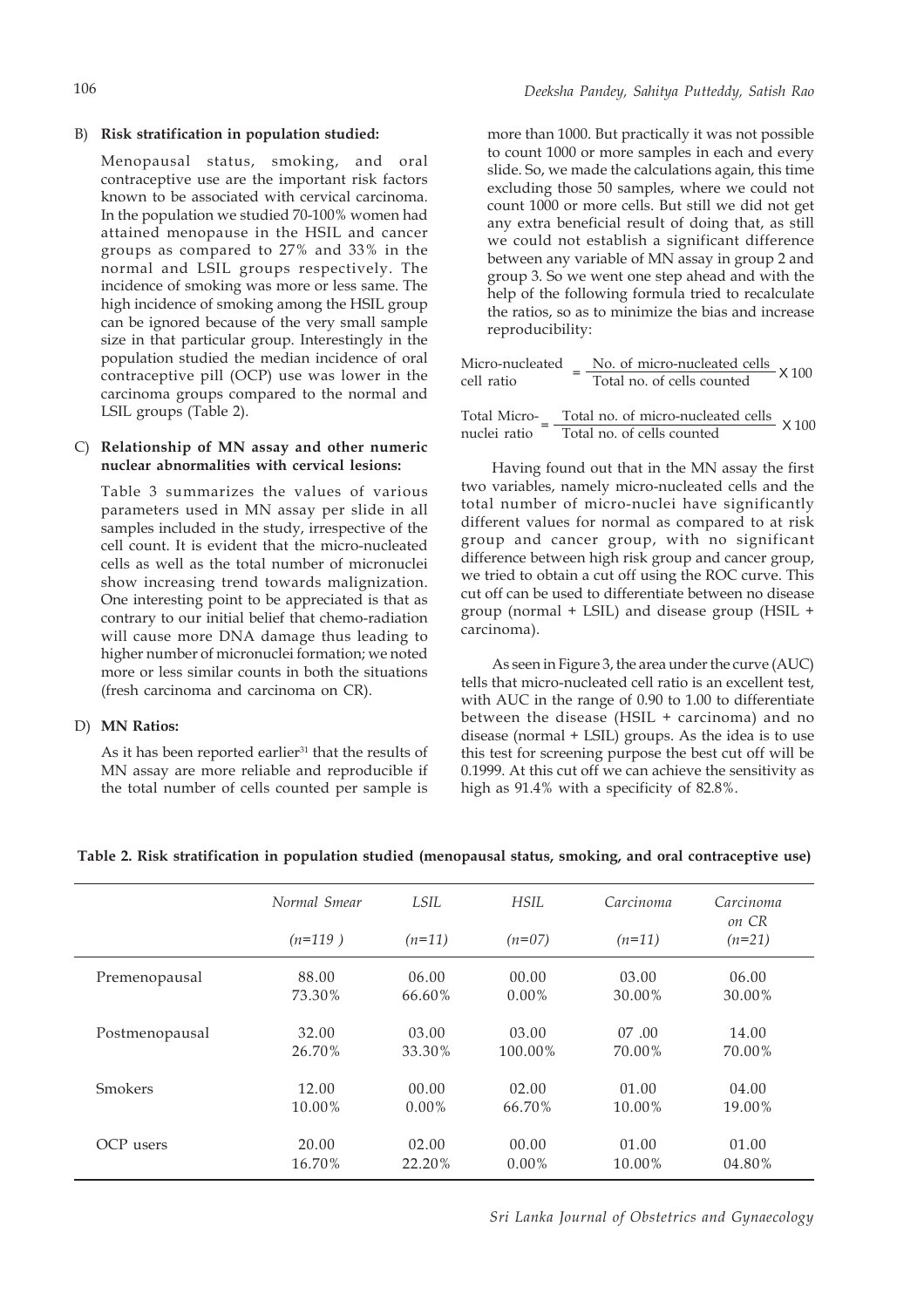|                    | Normal Smear | LSIL.      | HSII.      | Carcinoma    | Carcinoma<br>on CR |
|--------------------|--------------|------------|------------|--------------|--------------------|
|                    | $(n=119)$    | $(n=11)$   | $(n=07)$   | $(n = 11)$   | $(n=21)$           |
| MN cells           | 1.00(1.00)   | 3.00(4.00) | 5.00(0.00) | 11.00(8.00)  | 10.00(13.00)       |
| Median (IQR) Range | $00 - 14$    | $00 - 06$  | $05 - 07$  | $02 - 18$    | $0 - 32$           |
| Total no. of MN    | 1.00(1.00)   | 3.00(4.00) | 5.00(0.00) | 11.00(11.00) | 8.00 (11.00)       |
| Median (IQR) Range | $00 - 14$    | $00 - 06$  | $05 - 07$  | $02 - 33$    | $00 - 39$          |
| Bi-nucleates       | 1.00(3.00)   | 0.00(0.00) | 2.00(0.00) | 6.00(11.00)  | 2.00(5.00)         |
| Median (IQR) Range | $00 - 61$    | $00 - 11$  | $00 - 10$  | $00-18$      | $00 - 31$          |
| Tri-nucleates      | 0.00(16.00)  | 0.00(1.00) | 1.00(1.00) | 1.00(2.00)   | 1.00(1.50)         |
| Median (IQR) Range | $00-16$      | $00 - 01$  | $00 - 01$  | $00 - 03$    | $00 - 13$          |

**Table 3. Relationship of MN assay and other numeric nuclear abnormalities with cervical lesions**

Similarly by ROC curve obtained from the micronuclei ratio confers that this test also is an excellent test with AUC of 0.936. 91.4% sensitivity and 82.8% specificity can be obtained by keeping the cut off at 0.1999.

The advantage of combining both the ratios together does not confer any additional benefit in terms of sensitivity and specificity. So, either of the test alone can be used.

# **Discussion**

Present study shows that either of the two independent variables used in MN assay 1) micronucleated cell ratio and 2) total number of micro-nuclei ratio can be used to obtain a high sensitivity and specificity to discriminate between no disease (normal + LSIL) patients and disease (HSIL + carcinoma) patients.

Since HPV infection induces cytogenetic instability in cervix cells, it can be evaluated by means of MN assay. Recently Cortes Gutierrez EI *et al* demonstrated an association between HPV type infection and higher MN frequencies<sup>14</sup>. Indeed, it has been shown that in exfoliated cervical cells of patients with moderate and severe dysplasia a significantly higher frequency of MN level compared with healthy women<sup>15</sup>. The same effect was shown by a group of Mexican investigators significantly increased MN frequency in cervix cells of women with invasive cancer, and low- and high-grade squamous intraepithelial lesions (LSIL, HSIL)16. A correlation between MN frequency and grade of cervical lesion, and a positive linear trend between the MN frequency and increased cervical cancer risk was also shown $16$ .

Moreover, a retrospective study was performed to investigate the frequency of cells with MN in Pap smears from patients, and a strong correlation was observed between these two parameters – MN frequency and grade of cervical lesions<sup>10</sup>. Gandhi and Kaur found a correlation between the stages of cancer and MN number in exfoliated cervical cells<sup>17-19</sup>. Samanta *et al.* demonstrated that MN score may be helpful in identifying the true CIN cases that are mislabeled as ASCUS on cervical smear and concluded that in future, MN score can be used as an additional biomarker in cervical cancer screening<sup>20</sup>.

Micronucleus assay could be used to assess chromosome damage as they are examined in routine cytopathological preparations<sup>21</sup>. Their frequency of occurrence is a measure of chromosome breakage in early cell divisions and the number of MN is known to increase with carcinogenic stimuli, long before development of clinical symptoms $21$ . The advantage of MN assay lies in the fact that it is very simple, as the scoring of MN does not take much time or expertise<sup>21</sup>.

Based on the mentioned data, some investigators 10,17,18,19,20,22 proposed that MN test in exfoliated cervix and urothelial cells should be applied in massscreening programmes in developing countries based on high correlation between the results in MN assay in exfoliated cervix cells and Pap test on one hand, and a correlation between cancer and increased MN level in urothelial and cervix cells on the other. It may be possible to evaluate the frequency of MN in exfoliated cervical cells in order to obtain additional criterion for establishing cervical cancer risk. The variations in MN frequency in different stages of cancer from low grade to high grade invasive stage may follow a specific pattern, allowing for a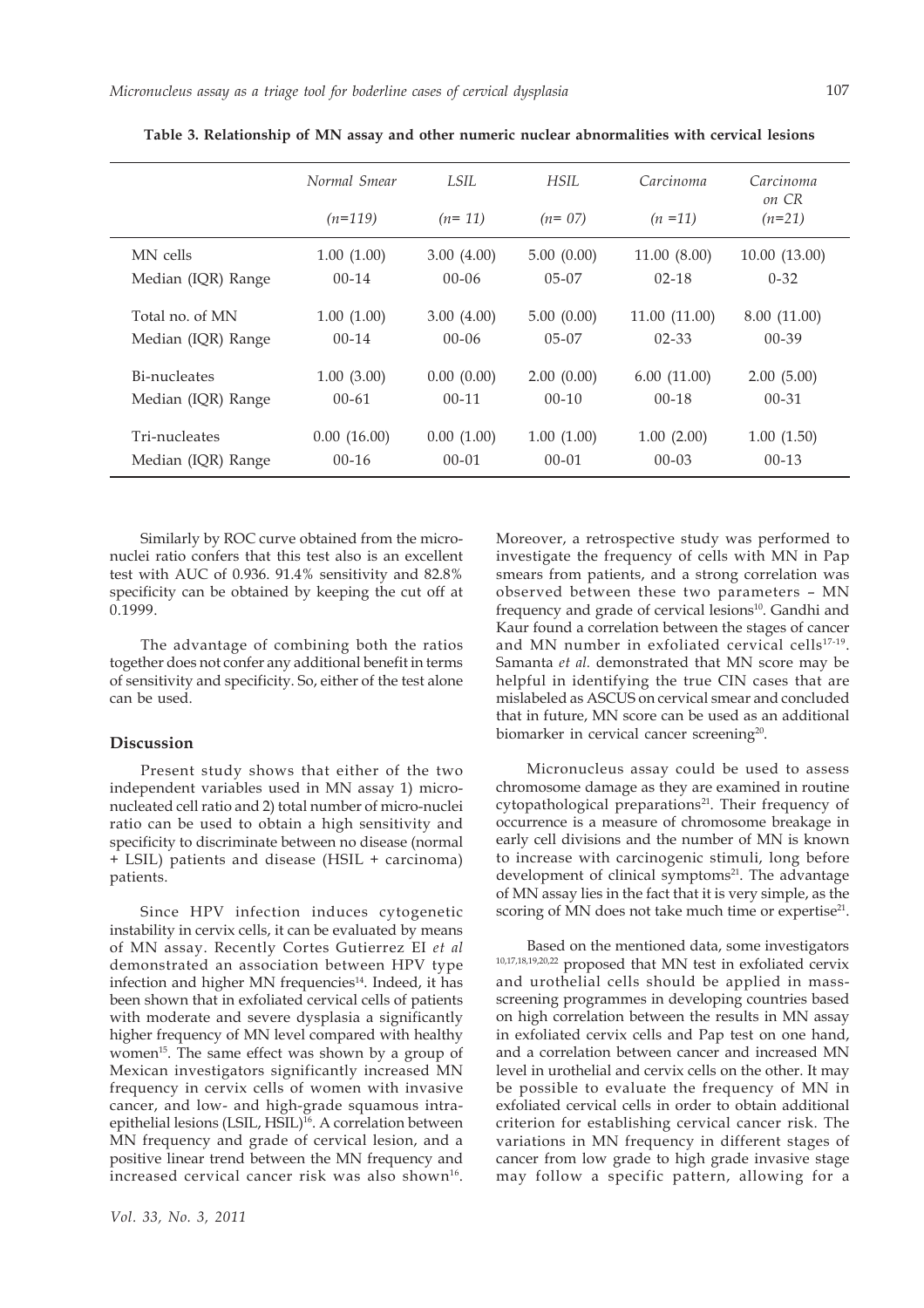**Table 4. Summarizing the conclusions drawn by various authors, in literature, while studying the MN assay in malignancy especially in relation to cervical carcinoma**

| Author                                          | Title                                                                                                                                         | Year | Journal                     | Conclusion                                                                                                                                                                                                 |
|-------------------------------------------------|-----------------------------------------------------------------------------------------------------------------------------------------------|------|-----------------------------|------------------------------------------------------------------------------------------------------------------------------------------------------------------------------------------------------------|
| A. K. Nersesyan                                 | Possible role of MN assay in<br>diagnostics and secondary<br>prevention of cervix cancer:<br>a mini-review                                    | 2007 | Cytology and<br>Genetics    | Positive correlation between MN level<br>and malignization. Evaluation of<br>frequency of MN in exfoliated cervical<br>cells may be additional criterion for<br>establishing cervical cancer risk.         |
| A.K. Nersesyan<br>et al.                        | MN level in exfoliated buccal<br>mucosa cells of patients with<br>benign and malignant tumours<br>of female reproductive organs<br>and breast | 2004 | Цитология и                 | Increased cytogenic disturbances in<br>buccal mucosa cells of patients with<br>malignant tumours, but not with benign<br>ones. Increased MN level in buccal<br>mucosa cells of primary cancer<br>patients. |
| A. K. Nersesyan<br>et al.                       | MN level in exfoliated buccal<br>mucosa cells of cancer patients                                                                              | 2002 | Archive of<br>Oncology      | Significant increase of MN number in<br>cancer patients' cells compared to<br>control subjects.                                                                                                            |
| Mala Kamboj<br>et al.                           | MN - an upcoming marker<br>of genotoxic damage                                                                                                | 2007 | Clin. Oral<br><i>Invest</i> | MN is an upcoming marker for<br>genotoxic damage. Fluorescent<br>staining was more sensitive than the<br>conventional one for MN detection.                                                                |
| Carlos H. Leal<br>-Garza et al.                 | MN in cervical smears and<br>peripheral blood lymphocytes<br>from women with and without<br>cervical uterine cancer                           | 2002 | Mutation<br>Research        | A direct association between the<br>frequency of MN cells in both types<br>of cells with progressive stages in<br>development of cervical cancer.                                                          |
| G. Gandhi et al.                                | The MN test in urothelial<br>cells and uterine smears<br>of cervix cancer patients:<br>a comparison                                           | 2003 | Int. J. Hum.<br>Gent.       | MN assay in urothelial cells may<br>prove useful for screening<br>programmes for cervix cancer.                                                                                                            |
| Lízia Maria Franco<br>dos Reis Campos<br>et al. | Prevalence of micronuclei<br>in exfoliated uterine cervical<br>cells from patients with risk<br>factors for cervical cancer                   | 2008 | Sao Paulo<br>Med J.         | CIN correlated with increasing<br>numbers of micronuclei. Evidence<br>corroborates the importance of the<br>micronucleus test as a biomarker for<br>malignancy.                                            |
| Cortes Gutierrez<br>EI et al.                   | Association between human<br>papilloma virus-type infections<br>with micronuclei frequencies                                                  | 2011 | Prague Med.<br>Rep.         | Demonstrated an association between<br>HPV type infection and higher MN<br>frequencies                                                                                                                     |
| Samanta et al.                                  | Micronucleus in atypical<br>squamous cell of<br>undetermined significance                                                                     | 2011 | Diagn.<br>Cytopathol        | MN score may be helpful in<br>identifying the true CIN cases that are<br>mislabeled as ASCUS on cervical<br>smear                                                                                          |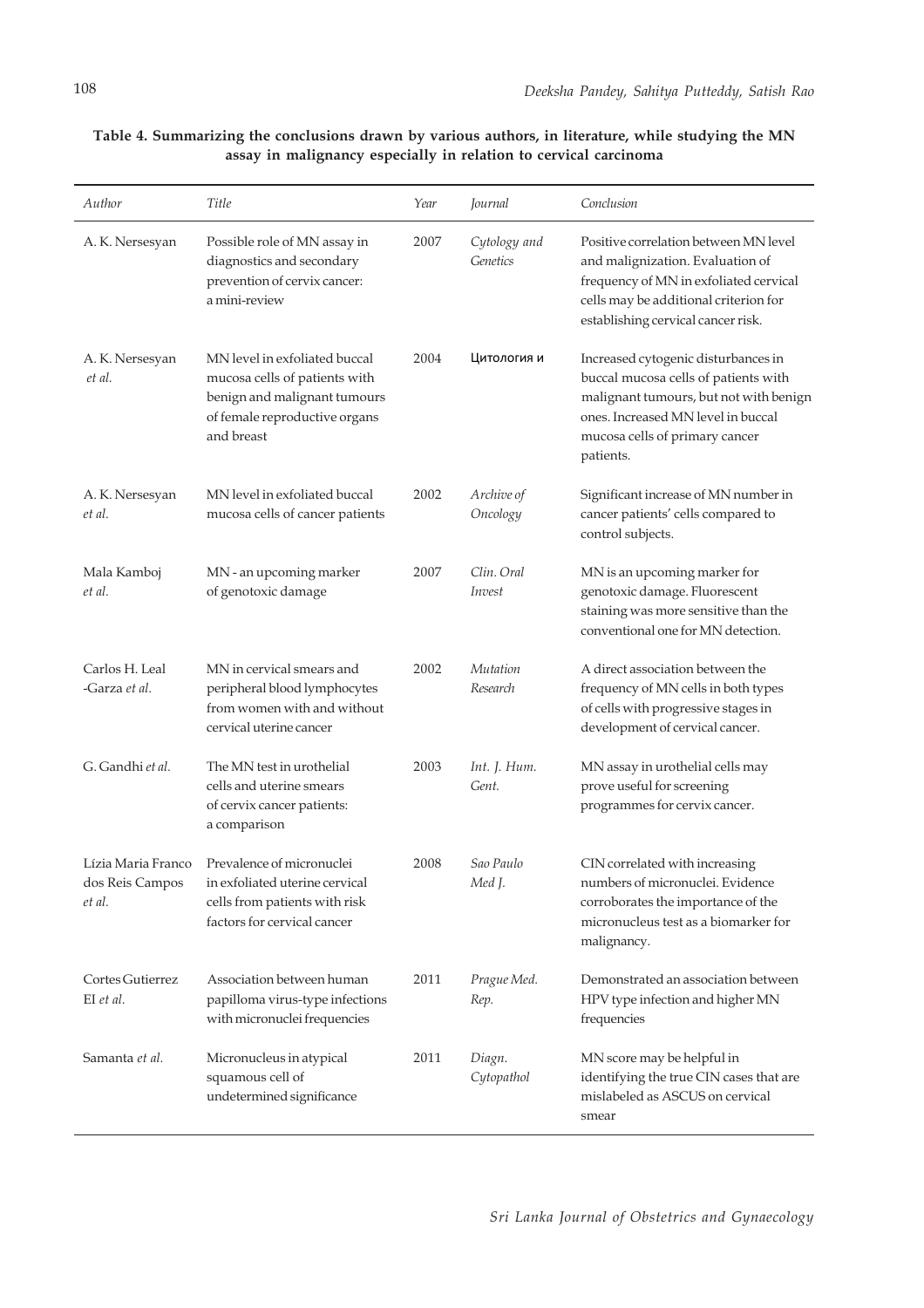classification system to be made, so as to increase the sensitivity and specificity of cervical cytology. This could impact in diagnostics and secondary prevention of cervical cancer.

The available literature on MN count and cervical cancer has already shown a positive correlation between MN level and progression towards cervical cancer (Table 4).

Till date studies have shown a positive correlation of MN with progressive phases of premalignant cervical lesions. However, we are the first to calculate the sensitivity and specificity of this test if it is to be used as a screening tool.

The study, however has many limitations and so the results should be interpreted carefully. The most important limitation is the small sample size of premalignant lesions (LSIL and HSIL). As Nersesyan *et al* concluded in their mini review that to obtain reliable results no less than 1000, but better 2000 cells ought to be studied<sup>23</sup> we kept our strategy to keep the number of cells counted to be 1000 plus, but as many of the slides showed less cellularity we included those slides also in our final analysis where we could count cells in the range of 500-999. In this study, however we could not find advantage of counting only more than 1000 cells. When we took into account all samples irrespective of the cell count, we could establish significant difference between the no disease and the disease group. Even after excluding the slides with cell count of less than 1000 (500-999) the results did not change. But to overcome the bias and increase the reproducibility we went ahead with calculating the ratios (individual variable/ total number of the cells counted), which seems to be more relevant and practical measure. Although, further larger studies are required to prove our result, still it forms a platform for future studies co-relating individual variables of MN assay with progression of cervical carcinogenesis.



*Figure 1.* **Fluorescent microscopy pictures showing a) micro-nucleus 40X, b) three micro-nuclei and a binucleate in a cell 40X, c) multiple normal cervical epithelial cells with one cell having bi-nucleate 10X.**



*Figure 2.* **Individual variables of MN assay (micro-nucleated cells, total number of micro-nuclei, bi-nucleates, tri-nucleates) in relation to the whole spectrum of cervical carcinogenesis (1. Normal smear 2. LSIL 3. HSIL 4. carcinoma 5. carcinoma on CR).**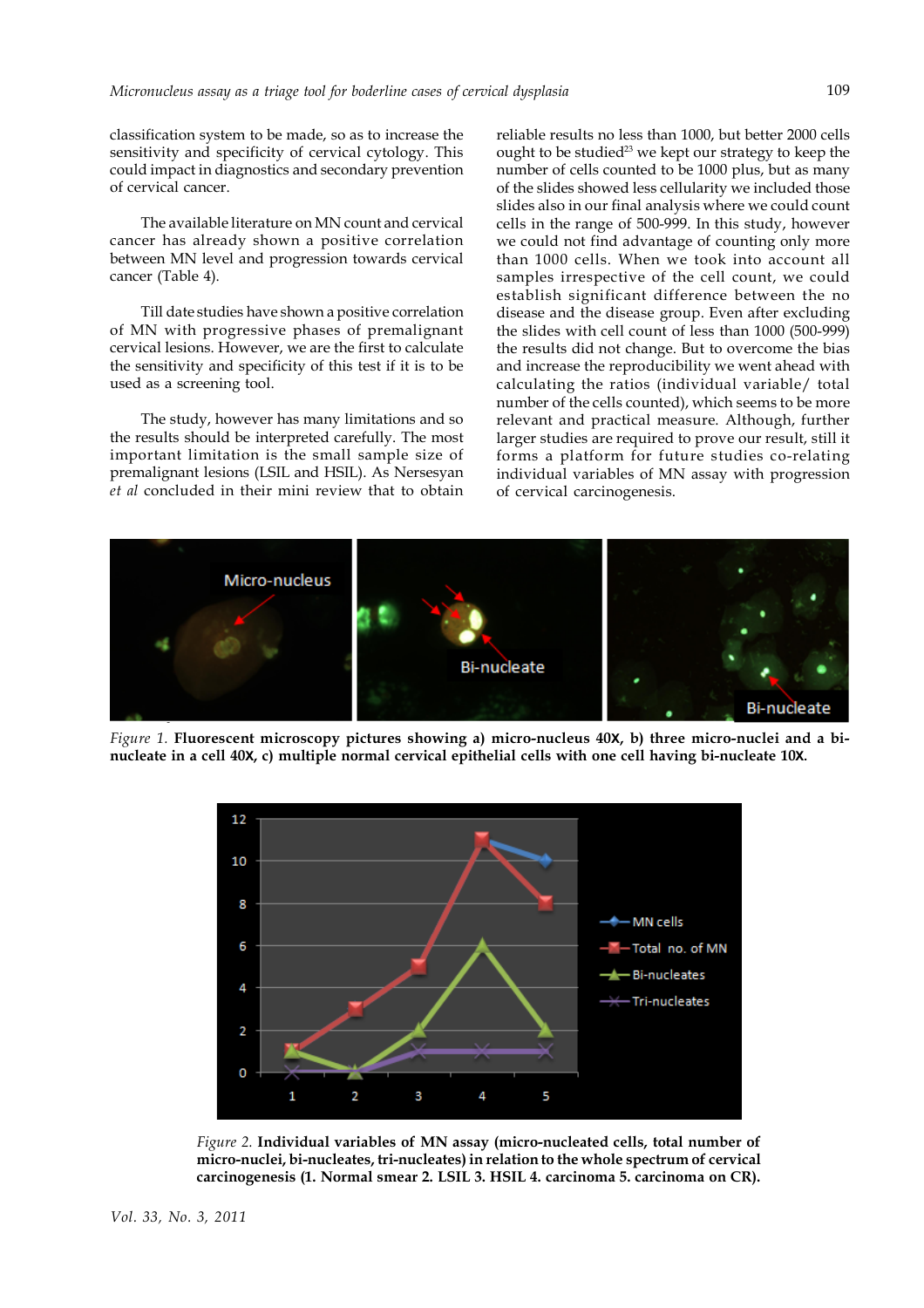

*Figure 3.* **ROC curve representing the sensitivity and specificity if MN cell ratio is used to find out the disease group (HSIL + cancer); AUC = 0.931**

#### **Conclusion**

Our study shows that MN counting can be a helpful screening tool in conjunction with conventional Pap test for screening of cervical cancer till we are awaiting validation of better molecular or genetic (epigenetic) biomarkers, in years to come.

# **References**

- 1. Peto J, Gilham C, Fletcher O, Matthews FE. The cervical cancer epidemic that screening has prevented in the UK. *Lancet* 2004; **364**(9430): 249-56.
- 2. van der Graaf Y, Zielhuis GA, Peer PG, Vooijs PG. The effectiveness of cervical screening: a population-based casecontrol study. *J Clin Epidemiol* 1988; **41**(1): 21-6.
- 3. Patnick J. Has screening for cervical cancer been successful? *Br J Obstet Gynaecol* 1997; **104**(8): 876-8.
- 4. Levi F, Lucchini F, Negri E, Franceschi S, la Vecchia C. Cervical cancer mortality in young women in Europe: patterns and trends. *Eur J Cancer* 2000; **36**(17): 2266-71.
- 5. International Agency for Research on Cancer. Cancer Database, Cancer Mondial, Globocan 2002. Available at, http://www-dep.iarc.fr/; 2005.
- 6. Laikangbam P, Sengupta S, Bhattacharya P, Duttagupta C, Dhabali Singh T, *et al*. A comparative profile of the prevalence and age distribution of human papillomavirus type 16/18 infections among three states of India with focus on northeast India. *Int J Gynecol Cancer* 2007; **17**: 107-17.
- 7. Nanda K, McCrory DC, Myers ER, Bastian LA, Hasselblad V, Hickey JD, *et al*. Accuracy of the Papanicolaou test in



*Figure 4.* **ROC curve representing the sensitivity and specificity if total micro-nuclei ratio is used to find out the disease group (HSIL + cancer); AUC = 0.936**

screening for and follow up of cervical cytologic abnormalities: a systematic review. *Ann Intern Med* 2000; **132**(10): 810-9.

- 8. Fahey MT, Irwig L, Macaskill P. Meta-analysis of Pap test accuracy. *Am J Epidemiol* 1995; **141**(7): 680-9.
- 9. Cuzick J, Clavel C, Petry KU, Meijer CJ, Hoyer H, Ratnam S, *et al*. Overview of the European and North American studies on HPV testing in primary cervical cancer screening. *Int J Cancer* 2006; **119**(5): 1095-101.
- 10. Guzman P, Sotelo-Regil RC, Mohar A, Gonsebatt ME. Positive correlation between the frequency of micronucleated cells and dysplasia in Papanicolaou smears. *Environ Mol Mutagen* 2003; **41**(5): 339-43.
- 11. Heddle JA, Hite M, Kirkhart B, Mavournin K, MacGregor JT, Newell GW, Salamone MF. The induction of micronuclei as a measure of genotoxicity. A report of the U.S. Environmental Protection Agency Gene-Tox Program. *Mutat Res* 1983; **123**: 61-118.
- 12. Znaor A, Fucic A, Strnad M, Barkovic D, Škara M, Hozo I. Micronuclei in peripheral blood lymphocytes as a possible cancer risk biomarker: a cohort study of occupationally exposed workers in Croatia. *Croatian Medical Journal* 2003; **44**(4): 441-6.
- 13. Majer BJ, Laky B, Knasmuller S, Kassie F. Use of the micronucleus assay with exfoliated epithelial cells as a biomarker for monitoring individuals at elevated risk of genetic damage and in chemoprevention trials. *Mutat Res* 2001; **489**(2-3): 147-72.
- 14. Cortés-Gutiérrez EI, Dávila-Rodríguez MI, Vargas-Villarreal J, Hernández-Garza F, Cerda-Flores RM. Association between human papilloma virus-type

*Sri Lanka Journal of Obstetrics and Gynaecology*